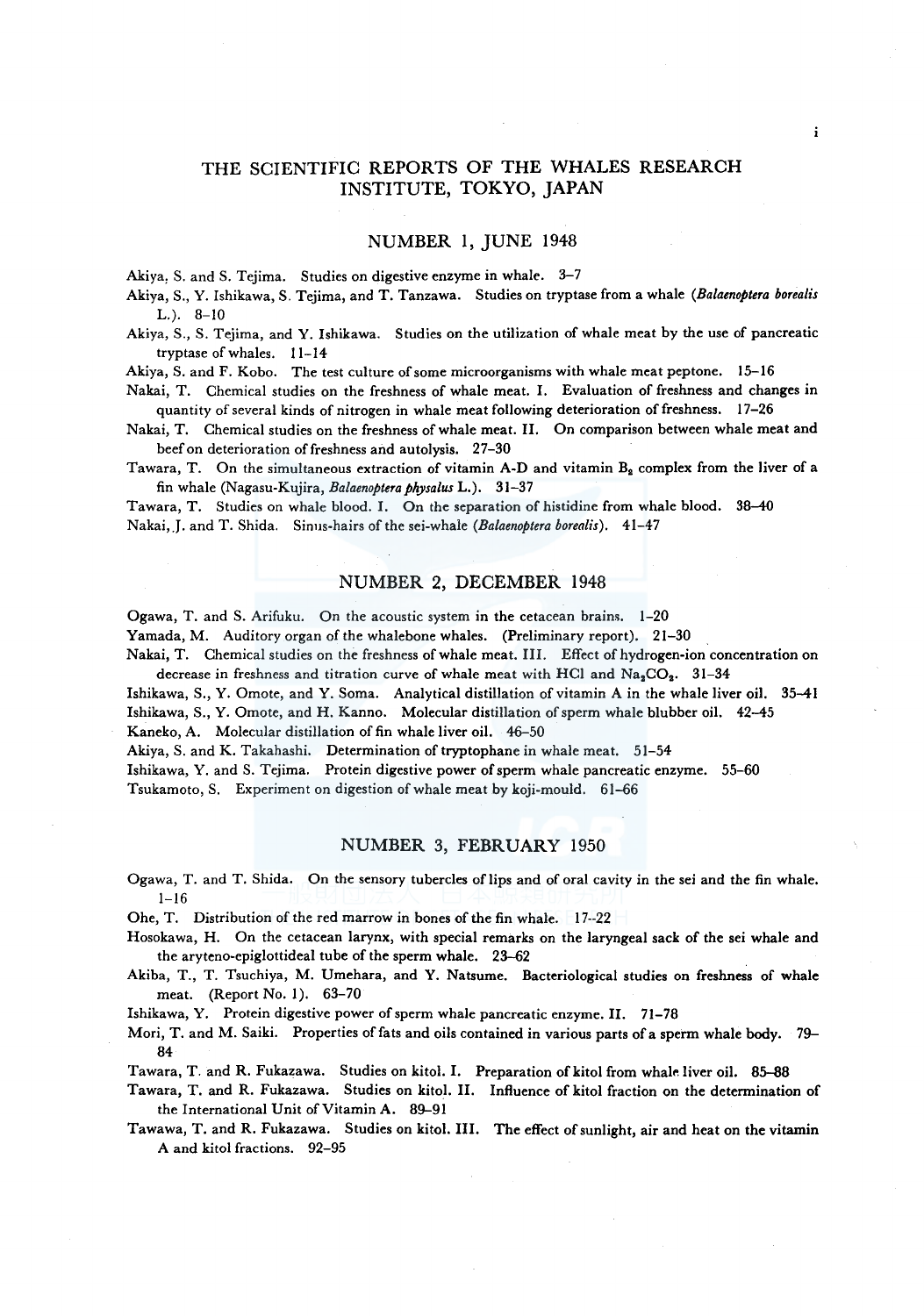ii

Tawara, T. On the respiratory pigments of whale (Studies on whale blood II.). 96-101

Yoshida, M. Research on methionine in whale. 102-105

Mizue, K. Factory ship whaling around Bonin Islands in 1948. 106-118

Mizue, K. and H. Jimbo. Statistic study of foetuses of whales. 119-131

Nishiwaki, M. and K. Hayashi. Biological survey of fin and blue whales taken in the Antarctic season 1947-48 by the Japanese fleet. 132-190

# NUMBER 4, AUGUST 1950

Omura, H. On the body weight of sperm and sei whales located in the adjacent waters of Japan. 1-13 Omura, H. Diatom infection on blue and fin whales in the Antarctic whaling area V (the Ross Sea area).

14-26

Omura, H. Whales in the adjacent waters of Japan. 27-113

Nishiwaki, M. Determination of the age of Antarctic blue and fin whales by the colour changes in crystalline lens. 115-161

Nishiwaki, M. Age characteristics in baleen plates. 162-183

Nishiwaki, M. On the body weight of whales. 184-209

# NUMBER 5, JUNE 1951

Akiba, T., M. Umehara and Y. Natsume. Bacteriological studies on freshness of whale meat. (Report No. II.). 1-4

Hosokawa, H. On the pelvic cartilages of the Balaenoptera-foetuses, with remarks on the specifical and sexual difference. 5-15

Ohe, T. Iconography on the abdominal cavity and viscera of the Balaenoptera, with special remarks upon the peritoneal coverings. 17-39

Akiya, S. and 0. Hoshino. Isolation of histidine from whale blood using 3,4-dichlorobenzene sulfonic acid. 41-47

Tawara, T. and R. Fukazawa. Studies on kitol. IV. Purification of kitol by chromatographic. 49-51

Ishikawa, S., Y. Omote and H. Okuda. Substances related to vitamin A in the whale liver oil. 53-59

Ishikawa, S., Y. Omote, M. Kijima and H. Okuda. Thermal decomposition of kitol. 61-69

Mizue, K. Grey whales in the east sea area of Korea. 71-79

Mizue, K. Food of whales (In the adjacent waters of Japan). 81-90

Nishiwaki, M. and T. Ohe. Biological investigation on blue whales *(Balaenoptera musculus)* and fin whales (*Balaenoptera physalus*) caught by the Japanese Antarctic whaling fleets. 91-167

## NUMBER 6, DECEMBER 1951

Hosokawa, H. On the extrinsic eye muscles of the whale. with special remarks upon the innervation and function of the musculus retractor bulbi. 1-33

Murata, T. Histological studies on the respiratory portions of the lungs of cetacea. 35-47

Kojima, T. On the brain of the sperm whale *(Physeter catodon* L.). 49-72

Mizue, K. and T. Murata. Biological investigation on the whales caught by the Japanese Antarctic whaling fleets season 1949-50. 73-131

Nishiwaki, M. On the periodic mark on the baleen plates as the sign of annual growth. 133-152

Nishiwaki, M. and T. Hibiya. On the sexual maturity of the sperm whales (Physeter catodon) found in the adjacent waters of Japan (I). 153-165

Nakai, T. Chemical studies on freshness of whale meat. IV. Some informations of *Archomobacter ubiquitum*  isolated from whale carcass. 167-176

Nakai, T. and H. Ono. The effects of electric shock and fatigue on post-mortem changes in muscle. 177- 185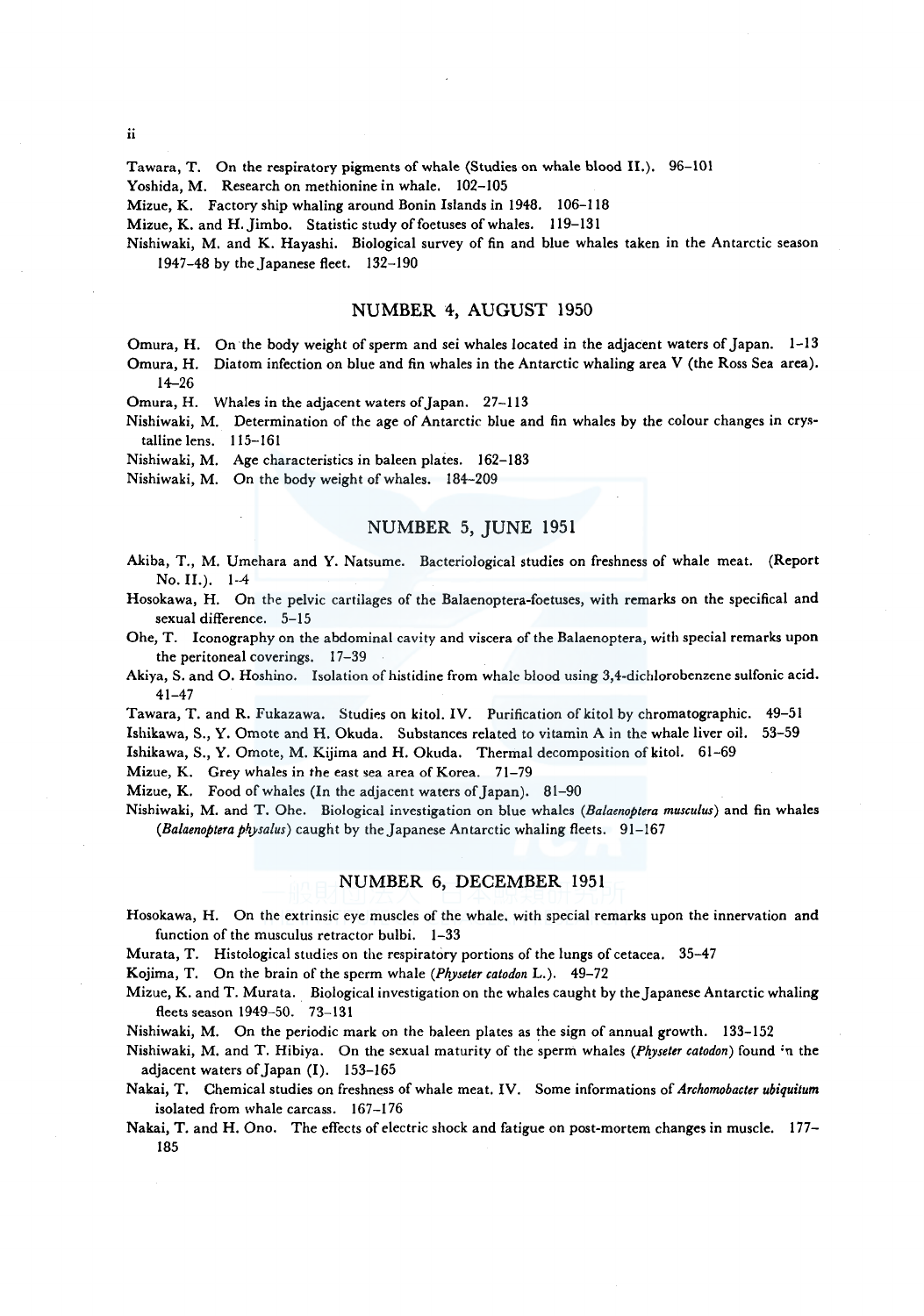- Omote, Y. Complete recovery of vitamin A from molecular distillation residue of whale-liver oil. 187- 191
- Omote, Y. Chemical structure of kitol  $(I)$ . Double bonds and hydroxyl groups. 193-198
- Hirata, M. Experimental investigation on flattened head harpoon. An attempt for restraining ricochet. 199-207

# NUMBER 7, JULY 1952

- Ogawa, T. On the cardiac nerves of some cetacea, with special reference to those of *Berardius bairdii*  Stejneger. 1-22
- Akiya, S., 0. Hoshino and N. Motohashi. On an attempt to preserve whale meat freshness with 5-nitrofurfuriden aminoguanidine from decay. 23-30

Akiya, S. and R. Sawamura. Colorimetric determination of 5-nitro-2-furfuridene aminoguanidine. 31-36

Tomiyama, S. and M. Takao. Studies on utilization of higher fatty alcohol from sperm whale oil. 37-46 Omote, Y. A rapid method for the separate determination of vitamin A and kitol in the whale-liver oil.

47-50 Arai, Y. and S. Sakai. Whale meat in nutrition. 51-67

- Yamaguchi, K. and K. Fujino. On the serological constitution of striped dolphin *(Prodelphinus caeruleoalbus*  (Meyen)) (I). 67-77
- Nishimoto, S., M. Tozawa and T. Kawakami, Food ofsei whales *(Balaenoptera borealis)* caught in the Bonin Island waters. 79-85
- Nishiwaki, M. On the age-determination of Mystacoceti, chiefly blue and fin whales. 87-119
- Nishiwaki, M. and T. Hibiya. On the sexual maturity of the sperm whales *(Physeter catodon)* found in the adjacent waters of Japan (II). 121-124
- Ohno, M. and K. Fujino. Biological investigation on the whales caught by the Japanese Antarctic whaling fleets, season 1950/51. 125-183

# NUMBER 8, JUNE 1953

Yamada, M. Contribution to the anatomy of the organ of hearing of whales. 1-79

Omura, H. Biological study on humpback whales in the Antarctic whaling areas IV and V. 81-102

Fujino, K. On the serological constitutions of the sei-, fin-, blue- and humpback-whales (I). 103-125

Ogawa, T. On the presence and disappearance of the hind limb in the cetacean embryos. 127-132

- Nishiwaki, M. and T. Yagi. On the age and the growth of teeth in a dolphin *(Prodelphinuscaeruleo-albus).*  (I). 133-146
- Kakuwa, Z., T. Kawakami and K. Iguchi. Biological investigation on the whales caught by the Japanese Antarctic whaling fleets in the 1951-52 season. 147-213

Nishiwaki, M. Hermaphroditism in a dolphin *(Prodelphinus caeruleo-albus* ). 215-218

# NUMBER 9, JUNE 1954

- Akiya, S., 0. Hoshino and N. Motohashi. Attempt to preserve freshness of whale meat with germicides. II. 1-10
- Ogawa, T. On the musculature of the sinus venosus and its continuation with the so-called conducting system of the whale's heart. 11-35
- Yamada, M. Some remarks on the pygmy sperm whale, *Kogia.* 37-58

Yamada, M. An account of a rare porpoise, *Feresa* Gray from Japan. 59-88

Omura, H. and K. Fujino. Sei whales in the adjacent waters of Japan. II. Further studies on the external characters. 89-103

Fujino, K. On the serological constitution of the sperm- and Baird beaked-whales (I) Blood groups of the sperm- and Baird beaked-whales. 105-120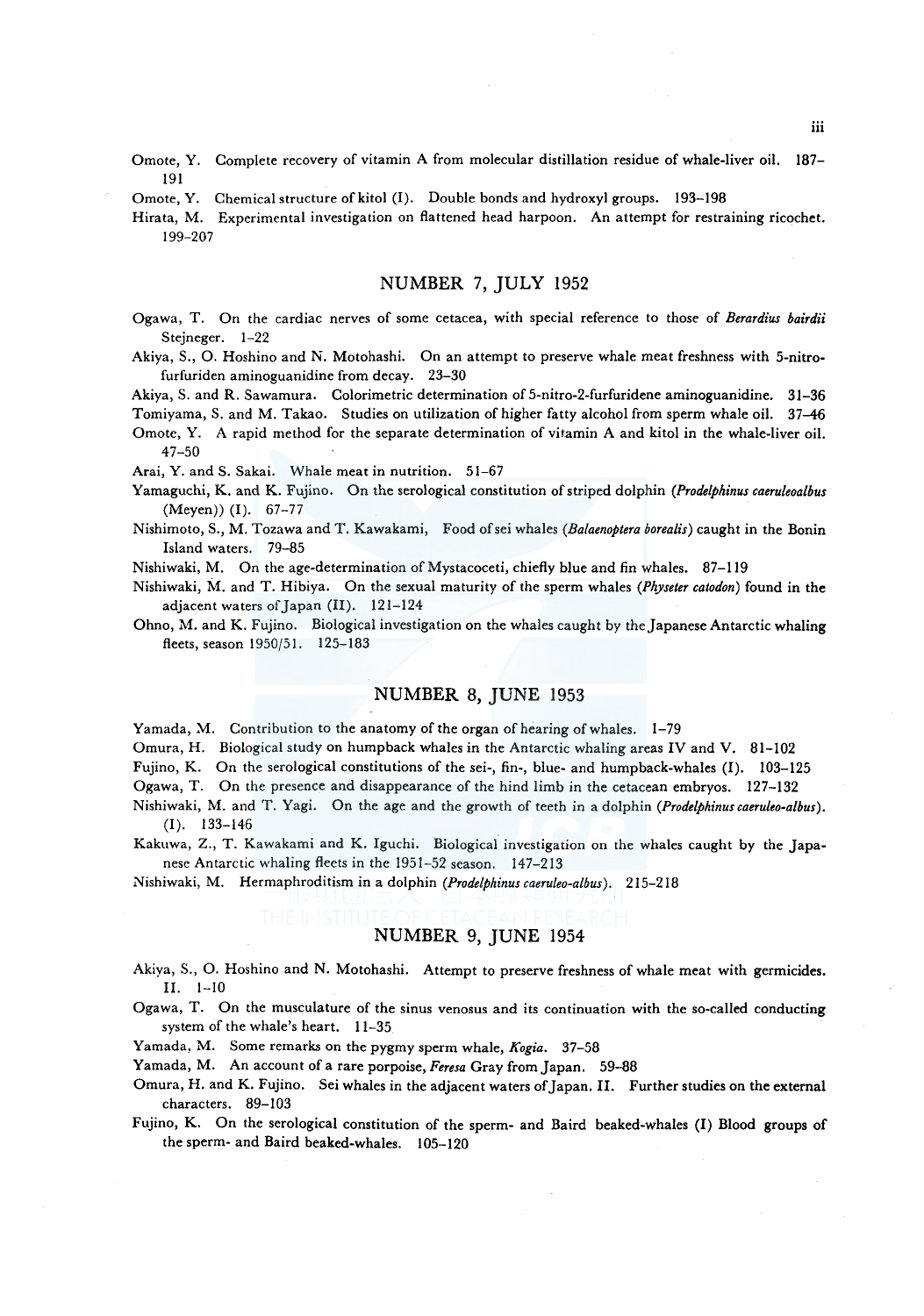iv

- Fujino, K. On the body proportions of the fin whales *(Balaenoptera physalus* (L)) caught in the northern Pacific Ocean (I) (Preliminary report). 121-163
- Nishiwaki, M., T. Hibiya and S. Kimura. On the sexual maturity of the sei whale of the Bonin waters. 165-177
- Uda, M. Studies of the relation between the whaling grounds and the hydrographical conditions (I). 179-187

# NUMBER 10, JUNE 1955

Hosokawa, H. Cross-sections of a 12-mm. dolphin embryo. 1-68

Nemoto, T. White scars on whales (I) Lamprey marks. 67-77

- Omura, H. and T. Nemoto. Sei whales in the adjacent waters of Japan. III. Relation between movement and water temperature of the sea. 79-87
- Omura, H., K. Fujino and S. Kimura. Beaked whale *Berardius bairdi* of Japan, with notes of *-?,iphius cavirostris.* 89-132

Fujino, K. On the body weight of the sei whales located in the adjacent waters of Japan (II.) 133-141

Nishiwaki, M. On the sexual maturity of the Antarctic male sperm whale *(Physeter catodon* L.). 143-149 Ohta, K., T. Watarai, T. Oishi, Y. Ueshiba, S. Hirose, T. Yoshizawa, Y. Akikusa, M. Sato and K. Okano, Composition of fin whale milk. 151-167

NUMBER 11, JUNE 1956

Omura, H. and H. Sakiura. Studies on the little piked whale from the coast of Japan. 1-37

- Nishiwaki, M., T. Hibiya and S. Kimura. On the sexual maturity of the sperm whale *(Physeter catodon)*  found in the North Pacific. 39-46
- Fujino, K. On the body proportions of the sperm whales *(Physeter catodon).* 47-83

Fujino, K. On the serological constitution of the fin whales II. Further studies on blood groups. 85-98 Nemoto, T. On the diatoms of the skin film of whales in the northern Pacific. 99-132

Hoshina, T. and Y. Sugiura. On a skin disease and a nematode parasite of a dolphin, *Tursiops truncatus*  (Montagu, 1821). 133-138

Iwai, E. Descriptions on unidentified species of dibranchiate cephalopods. I. An oegopsiden squid belonging to the genus *Architeuthis.* 139-151

Iwai, E. Descriptions on unidentified species of dibranchiate cephalopods. II. A cranchiidae squid of the genus *Taonius.* 153-161

Uda, M. and K. Nasu. Studies of the whaling grounds in the northern sea-region of the Pacific Ocean in relation to the meteorological and oceanographic conditions. (Part I). 163-179

Kimura, S. and T. Nemoto. Note on a minke whale kept alive in aquarium. 181-189

Ishikawa, Y. A characteristic property of whale oils concerning the absorption of gases. I. On the absorption of carbon dioxide by whale oils. 191-213

#### NUMBER 12, JUNE 1957

Omura, H. Osteological study of the little piked whale from the coast of Japan. 1-21

Nishiwaki, M. Age characteristics of ear plugs of whales. 23-32

Nemoto, T. Foods of baleen whales in the northern Pacific. 33-89

- Nasu, K. Oceanographic conditions of the whaling grounds in the waters adjacent to Aleutian Islands and the Bering Sea in summer of 1955. 91-101
- Kimura, S. The twinning in southern fin whales. 103-125
- Ichihara, T. An application of linear discriminant function to external measurements of fin whale. 127- 189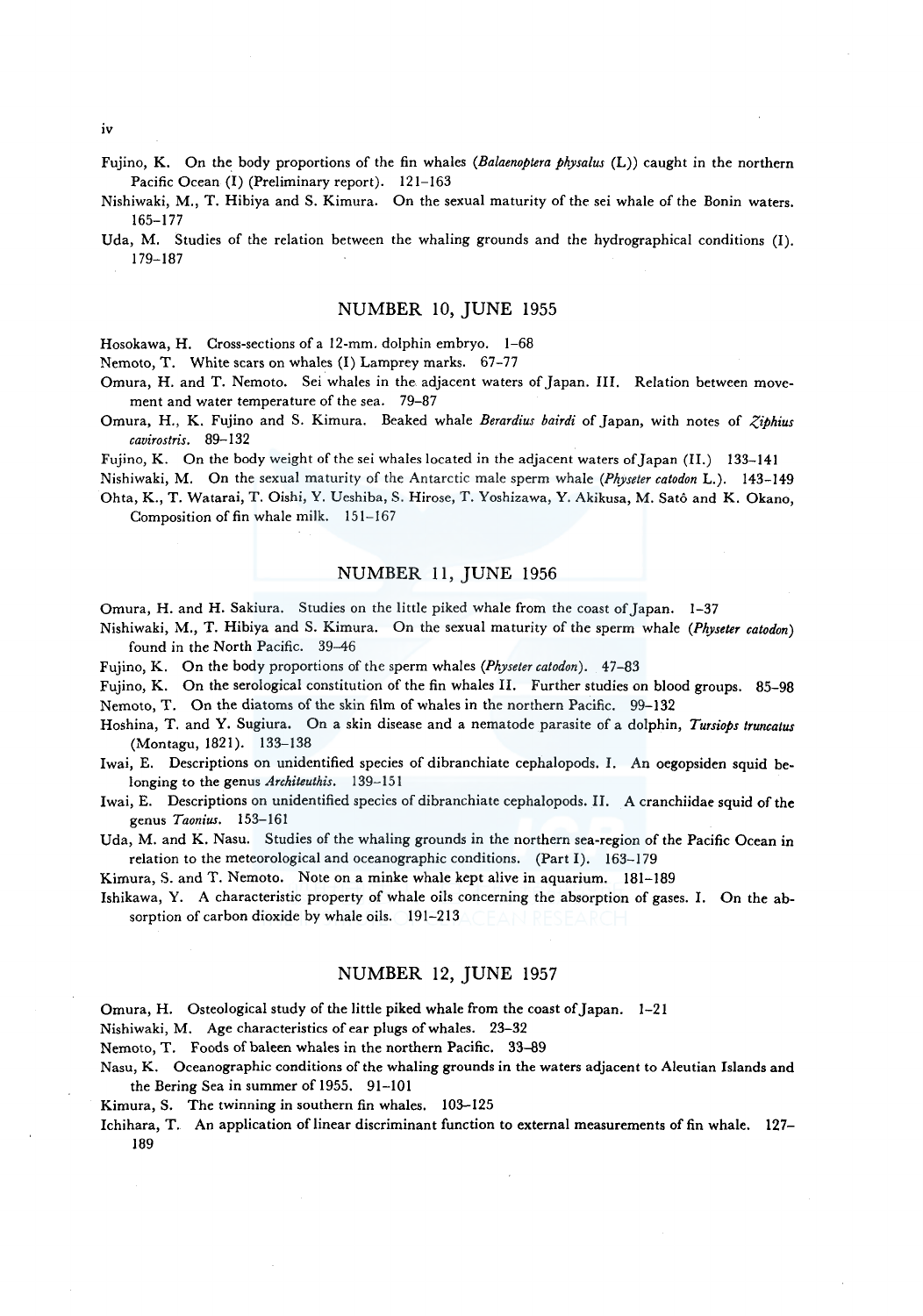Nishiwaki, M. Very small embryo of cetacea. 191-192

Nishiwaki, M. One-eyed monster of fin whale. 193-195

Ogawa, T. and T. Kamiya. A case of the cachalot with protruded rudimentary hind limbs. 197-208

- Uda, M. and A. Dairokuno. Studies of the relation between the whaling grounds and the hydrographic conditions. II. A study of the relation between the whaling grounds off Kinkazan and the boundary of water masses. 209-224
- Abe, T. Notes on fishes from the stomachs of whales taken in the Antarctic. I. *Xenocyttus nemotoi,* a new genus and new species of zeomorph fish of the subfamily *Oreosonimae* Goode and Bean, 1895. 225-233
- Tsuyuki, H. On the oils contained in various blubbers of northern elephant seal, *Mirounga angustirostris.*  235-240

# NUMBER 13, SEPTEMBER 1958

Omura, H. North Pacific right whale. 1-52

Nishiwaki, M. and T. Kamiya. A beaked whale *Mesoplodon* stranded at Oiso Beach, Japan. 53-83

- Nishiwaki, M. and C. Randa, Killer whales caught in the coastal waters off Japan for recent 10 years. 85-96
- Ohsumi, S. (Kimura), M. Nishiwaki and T. Hibiya. Growth of fin whale in the northern Pacific. 97- 133
- Nishiwaki, M., T. Hibiya and S. Ohsumi (Kimura). Age study of sperm whale based on reading of tooth laminations. 135-153
- Nishiwaki, M., T. Ichihara and S. Ohsumi (Kimura). Age studies of fin whale based on ear plug. 155- 169

Fujino, K. On the serological constitution of fin whale. III. Human B blood group substances in erythrocytes and some notes on anti-fin Ju specific antibodies. 171-184

Nemoto, T. *Cocconeis* diatoms infected on whales in the Antarctic. 185-191

Nemoto, T. and K. Nasu. *Thysanoessa macrura* as a food of baleen whales in the Antarctic. 193-199

Ichihara, T. Gray whale observed in the Bering Sea. 201-205

Ohsumi, S. (Kimura). A descendant of Moby Dick or a white sperm whale. 207-209

Nasu, K.. Deformed lower jaw of sperm whale. 211-212

Omura, H. Note on embryo of Baird's beaked whale. 213-214

Uda, M. and N. Suzuki. Studies of the relation between the whaling grounds and the hydrographic conditions. III. The averaged conditions of the whaling grounds and their trends of variation during 1946-55. 215-229

Seki, Y. Observations on the spinal cord of the right whale. 231-251

Kamiya, T. How to count the renculi of the cetacean kidneys, with special regard to the kidney of the right whale. 253-267

Hosokawa, H. and T. Sekino. Comparison of the size of cells and some histological formations between whales and man. 269-301

Ogawa, T., T. Tsunoda and M. Osawa. Amino acid composition of whale meat. 303-307

Ishikawa, Y. A characteristic property of whale oils concerning the absorption of gases. II. On the absorption of nitrogen by whale oils. 309-321

Tsuyuki, H. Component fatty acids of northern elephant seal oil. 323-332

# NUMBER 14, SEPTEMBER 1959

Omura, H. Bryde's whale from the coast of Japan. 1-33

Nishiwaki, M. and T. Kamiya. *Mesoplodon stejenegeri* from the coast of Japan. 35-48

Nishiwaki, M. Humpback whales in Ryukyuan waters. 49-87

Cushing, John E., K. Fujino and K. Takahashi. Glycerol-freezing technique as an aid in blood typing of whales. 89-100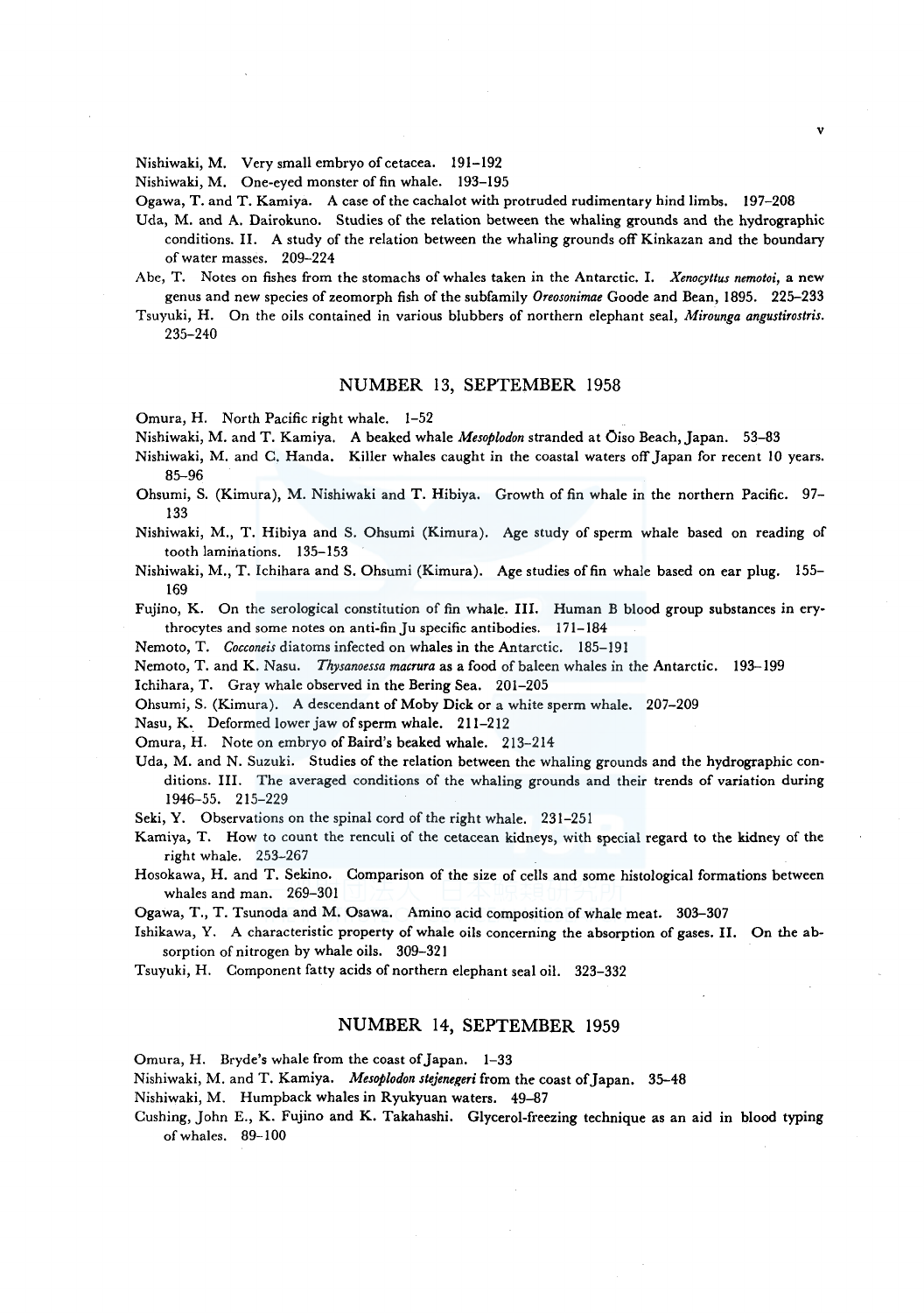Fujino, K. and John E. Cushing. Blood typing of dried whale erythrocytes with 1311 labelled antibody.

101-106 Ichihara, T. Formation mechanism of ear plug in baleen whales in relation to glove-finger. 107-135

Nasu, K. Surface water condition in the Antarctic whaling Pacific area in 1956-57. 137-143

Ohsumi, S. (Kimura). A deformed fin whale foetus. 145-147

Nemoto, T. Food of baleen whales with reference to whale movements. 149-290

Yamada, M. and F. Yoshizaki. Osseous labyrinth of cetacea. 291-304

Nakai, T. Distribution of amino acid in proteins from various parts of whale body. 305-326

# NUMBER 15, NOVEMBER 1960

Nishiwaki, M. Ryukyuan humpback whaling in 1960. 1-16

Ohsumi, S. Relative growth of the fin whale, *Balaenoptera ph\_vsalus* (Linn.). 17-84

Fujino, K. Immunogenetic and marking approaches to identifying subpopulations of the North Pacific whales. 85-142

Nasu, K. Oceanographic investigation in the Chukchi Sea during the summer of 1958. 143-158

Tokita, K. and ECG Research Group. Electrocardiographical studies on bottlenosed dolphin *(Tursiops truncatus).* 159-165

# NUMBER 16, MARCH 1962

Omura, H. Bryde's whale occurs on the coast of Brazil. 1-5

Omura, H. Further information on Bryde's whale from the coast of Japan. 7-18

Nishiwaki, M. Ryukyuan whaling in 1961. 19-28

Nemoto, T. A secondary sexual character of fin whales. 29-34

Omura, H., M. Nishiwaki, T. Ichihara and T. Kasuya. Osteological note of a sperm whale. 35-45

Ichihara, T. Prenatal dead foetus of baleen whales. 47-60

Nishiwaki, M. *Mesoplodon bowdoini* stranded at Akita Beach, Sea of Japan. 61-77

Nishiwaki, M. Observation on two mandibles of *Mesoplodon.* 79-82

Sinclair, John. An early dolphin embryo *(Stenella caeruleoalbus)* in serial sections. 83-87

Nemoto, T. Food of baleen whales collected in recent Japanese Antarctic whaling expeditions. 89-103 Uda, M. Subarctic oceanography in relation to whaling and salmon fisheries. 105-119

# NUMBER 17, FEBRUARY 1963

Nishiwaki, M., S. Ohsumi and T. Maeda. Change of form in the sperm whale accompanied with growth.  $1 - 14$ 

Ohsumi, S., T. Kasuya and M. Nishiwaki. The accumulation rate of dentinal growth layers in the maxillary tooth of the sperm whale. 15-35

Ichihara, T. Photometric method for counting laminae in ear plug of baleen whale. 37-48

Yoshikawa, T. and T. Suzuki. The lamination of the masseter of the humpback whale. 49-52

Fujino, K. Intra-uterine selection due to maternal-foetal in compatibility of blood type in the whales. 53-65

Cushing, John E., K. Fujino and N. Calaprice. The Ju blood typing system of the sperm whale and specific soluble substances. 67-77

Nemoto, T. New records of sperm whales with protruded rudimentary hind limbs. 79-81

Nemoto, T. and K. Nasu. Stones and other aliens in the stomachs of sperm whales in the Bering Sea. 83-91

Nishiwaki, M. Taxonomical consideration on genera of *Delphinidae.* 93-103

Nasu, K. Oceanography and whaling ground in the subarctic region of the Pacific Ocean. 105-155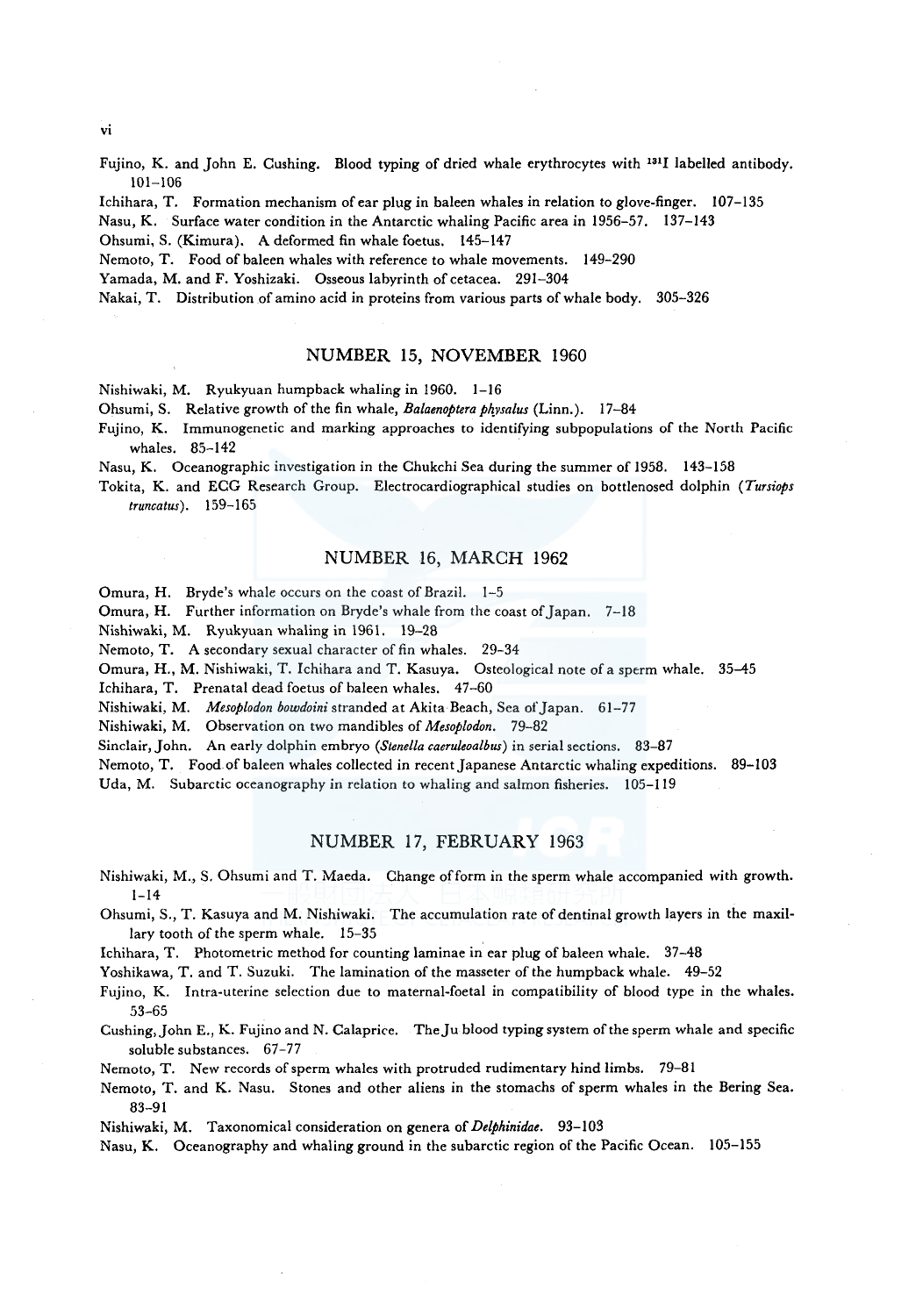Nemoto, T. ·Some aspects of the distribution of *Ca/anus cristatus* and *C. plumchrus* in the Bering and its neighbouring waters, with reference to the feeding of baleen whales. 157-170

Tsuyuki, H. and U. Naruse. Studies on the oil of black right whale in the northern Pacific Ocean. 171- 190

Yagi, T., M. Nishiwaki and M. Nakajima. A preliminary study on the method of time marking with leadsalt and tetracycline on the teeth of northern fur seal. 191-195

## NUMBER 18, MARCH 1964

Fujino, K. Fin whale subpopulations in the Antarctic whaling areas II, III and IV. 1-27

Ichihara, T. Prenatal development of ear plug in baleen whales. 29-48

Ohsumi, S. Examination on age determination of the whale. 49-88

Nemoto, T. School of badeen whales in the feeding areas. 89-110.

- Okutani, T. and Nemoto, T. Squids as the food of sperm whales in the Bering Sea and Alaskan Gulf. 111-122
- Ohsumi, S. Comparison of maturity and accumulation rate of corpora albicantia between the left and right ovaries in cetacea. 123-148

Omura, H. A systematic study of the hyoid bones in the baleen whales. 149-170

- Nishiwaki, M. Revision of the article " Taxonomical consideration on genera of *Delphinidae*" in No. 17. 171-172
- Tsuyuki, H. and U. Naruse. Studies on the lipids in brain of black right whale in the northern Pacific Ocean. 173-180

# NUMBER 19, APRIL 1965

Ohsumi, S. Reproduction of the sperm whale in the north-west Pacific. 1-35

Kasuya, T. and T. Ichihara. *Some* informations on minke whales from the Antarctic. 37-43

Nemoto, T. and T. Kasuya. Foods of baleen whales in the Gulf of Alaska of the North Pacific. 45-51

- Nishiwaki, M., M. Nakajima and T. Kamiya. A rare species of dolphin *(Stenella attenuata)* from Arari, Japan. 53-64
- Nishiwaki, M., T. Kasuya, T. Tobayama, T. Kamiya and M. Nakajima. *Feresa attenuata* captured at the Pacific Coast of Japan in 1963. 65-90

Nakajima, M. and M. Nishiwaki. The first occurrence of a porpoise *(Electra electra)* in Japan. 91-104

Hosokawa, H. and T. Kamiya. Sections of the dolphin's head *(Stenella caeruleoalba)*. 105-133

Ohsumi, S. A dolphin *(Stenella caeruleoalba)* with protruded rudimentary hind limbs. 135-136

#### NUMBER 20, SEPTEMBER 1966

Ohsumi, S. Sexual segregation of the sperm whale in the North Pacific. 1-16

lchihara, T. Criterion for determining age of fin whale with reference to ear plug and baleen plate. 17- 82

Kasuya, T. Caryotype of a sei whale. 83-88

Kasuya, T. and S. Ohsumi. A secondary sexual character of the sperm whale. 89-94

Nishiwaki, M. and K. S. Norris. A new genus, *Peponocephala,* for the odontoceti cetacean species *Electra eleclra.* 95-100

Nishiwaki, M., M. Nakajima and T. Tobayama. Preliminary experiments for dolphin marking. 101- 107

Nemoto, T. *Thysanoessa* euphausiids, comparative morphology, allomorphosis and ecology. 109-155

Nasu, K. Fishery oceanographic study on the baleen whaling grounds. 157-210

Ichihara, T. and M. Nishiwaki. External measurements and weight of a southern elephant seal. 211-212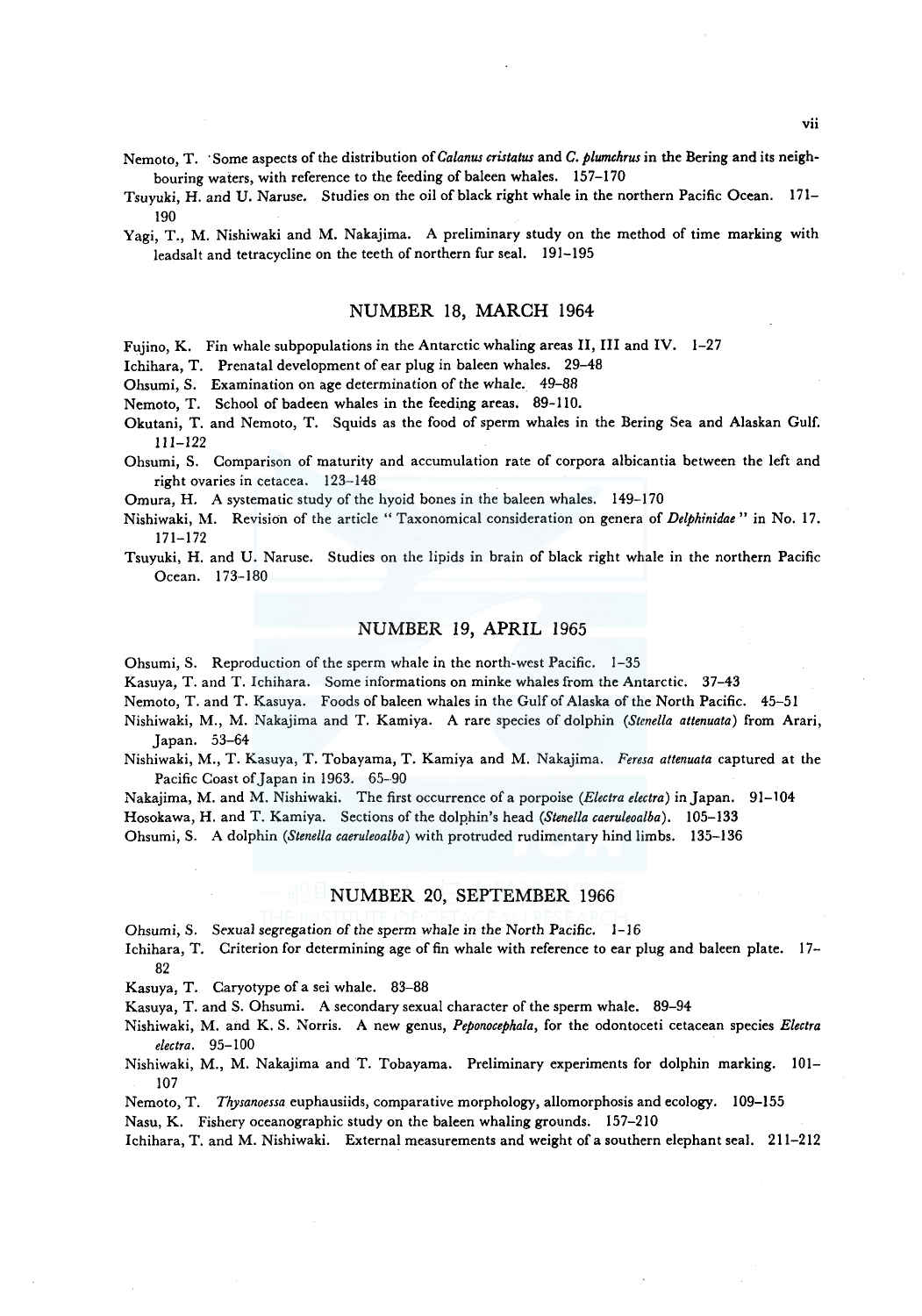Tsuyuki, H. and S. Itoh. Studies on the oils contained in blubber of a southern elephant seal. 213-221

# NUMBER 21, JUNE 1969

Omura, H., S. Ohsumi, T. Nemoto, K. Nasu and T. Kasuya. Black right whales in the North Pacific. 1-78

Nishiwaki, M. and Y. Hasegawa. The discovery of the right whale skull in the Kisagata shell bed. 79-84 Ohsumi, S. Occurrence and rupture of varginal band in the fin, sei, and blue whales. 85-94

Hosokawa, H., S. Igarashi, T. Kamiya and K. Hirosawa. Morphological characteristics and myelinization of acoustic system in the dolphins *(Stenella caeruleoalba)*. 95-123

Mo!, T. and P.J.H. van Bree. A short contribution to the history of whaling in Japan during the I 7th century. 125-129

Tsuyuki, H. and S. Itoh. Fatty acid composition of finless porpoise oil. 131-135.

Tsuyuki, H. and S. Itoh. Fatty acid composition of many toothed pilot whale oil. 137-141

# NUMBER 22, JUNE 1970

Omura, H., T. Ichihara and T. Kasuya. Osteology of pygmy blue whale with additional information on external and other characteristics. 1-27

Nishiwaki, M. and T. Kasuya. Recent record of gray whale in the adjacent waters of Japan and a consideration on its migration. 29-37

Kasuya, T. and D. W. Rice. Note on baleen plates and on arrangement of parasitic barnacles of gray whale. 39-43

Nishiwaki, M. and T. Kasuya. A Greenland right whale caught at Osaka Bay. 45-62

Nasu, K. and Y. Masaki. Some biological parameters for stock assessment of the Antarctic sei whale. 63-74

Ohsumi, S., Y. Masaki and A. Kawamura, Stock of the Antarctic minke whale. 75-125

Kawamura, A. Food ofsei whale taken by Japanese whaling expeditions in the Antarctic season 1967/68. 127-152

Nemoto, T. and K. I. Yoo. An amphipod, *Parathemisto gaudichaudii* as a food of the Antarctic sei whale. 153-158

Tobayama, T., S. Uchida and M. Nishiwaki. Twin foetuses from a blue white dolphin. 159-162

Machida, S. A sword-fish sword found from a North Pacific sei whale. 163-164

Tsuyuki, H. and S. Itoh. Fatty acid components of black right whale oil by gas chromatography. 165-170

#### NUMBER 23, SEPTEMBER 1971

Ohsumi, S. Some investigations on the school structure of sperm whale. 1-25

Kawamura, A. Influence of chasing time to stomach contents of baleen and sperm whales. 27-36

Kasuya, T. Consideration of distribution and migration of toothed whales off the Pacific coast of Japan based upon aerial sighting record. 37-60

Omura, H. A comparison of the size of vertebrae among some species of the baleen whales with special reference to whale movements. 61-69

Omura, H., M. Nishiwaki and T. Kasuya. Further studies on two skeletons of the black right whale in the North Pacific. 71-81

Nishiwaki, M. and T. Kasuya. Osteological note of an Antarctic sei whale. 83-89

Hosokawa, H. and T. Kamiya. Some observations on the cetacean stomachs, with special considerations on the feeding habits of whales. 91-101

Lugassy, A. A., E. Korostoff and J. L. Rabinowits. Influence of incremental lines upon the compressive strength of sperm whale dentin. 103-110

viii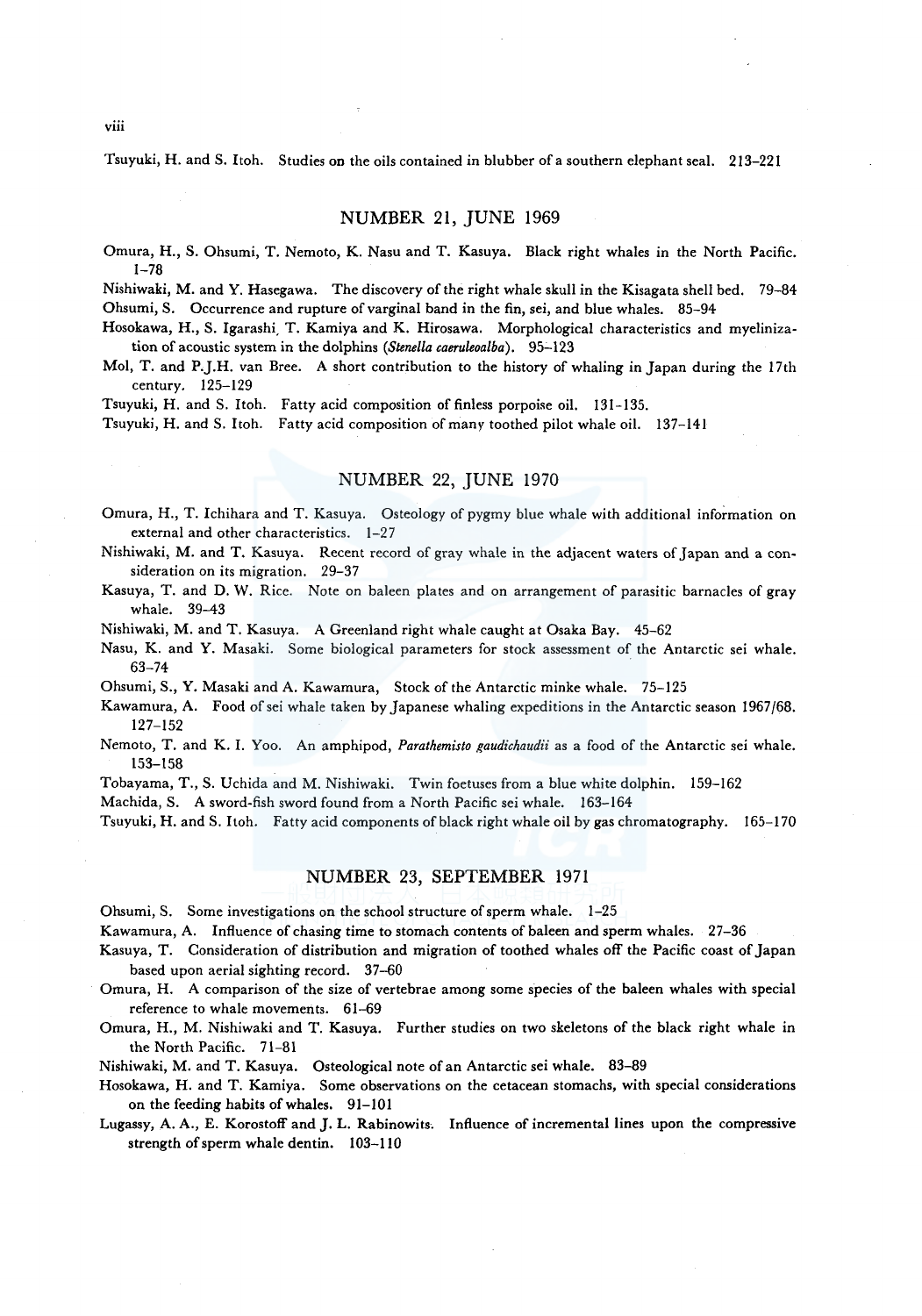Nishiwaki, M. and N. Oguro. Baird's beaked whales caught on *the* coast of Japan in recent JO years. 111-122

Mizue, K., M. Nishiwaki and A. Takemura. The underwater sound of Ganges river dolphins *(Platanista gangetica).* 123-128

Kasuya, T. and M. Nishiwaki. First record of *Mesoplodon densirostris* from Formosa. 129-137

Kawamura, A. and K. Kashita. A rare double monster of dolphin, *Stene/la caeruleoalba.* 139-140

Tsuyuki, H. and S. Itoh. Fatty acid components of Ganges river dolphin oil. 141-147

#### NUMBER 24, NOVEMBER 1972

Omura, H. An osteological study of the Cuvier's beaked whale, *Ziphius cavirostris*, in the northwest Pacific. 1-34

Nishiwaki, M. and N. Oguro. Catch of the Cuvier's beaked whales off Japan in recent years. 35-41

Nishiwaki, M., T. Kasuya, K. Kureha and N. Oguro. Further comments of *Mesoplodor. gingkodens.* 43-56 Kasuya, T. Growth and reproduction of *Stene/la caeruleoalba* based on the age determination by means of dentinal growth layers. 57-79

Kasuya, T. and N. Oguro. A new tagging method of dolphins. 81-85

Kasuya, T. Some informations on the growth of the Ganges dolphin with a comment on the Indus dolphin. 87-108

Kasuya, T. and A.K.M. Aminul Haque. Some informations on the distribution and seasonal movement of the Ganges dolphin. 109-115

Tsuyuki, H. and S. ltoh. Fatty acid component of various blubber oil of Ganges River dolphin. 117-125

Naito, Y. and M. Nishiwaki. The growth of two species of the harbour seal in the adjacent waters of Hokkaido. 127-144

Ichihara, T. and K. Yoshida. Diving depth of northern fur seals in the feeding time. 145-148

## NUMBER 25, SEPTEMBER 1973

Kasuya, T. Systematic consideration of recent toothed whales based on the morphology of tympanoperiotic bone. 1-103

Omura, H. A review of pelagic whaling operations in the Antarctic based on the effort and catch data in 10° squares of latitude and longitude. 105-203

Nasu, K. Results of whale sighting by Chiyoda Maru No. 5 in the Pacific sector of the Antarctic and Tasman Sea in the 1966/67 season. 205-217

Kawamura, A. Food and feeding of sei whale caught in the waters south of 40°N in the North Pacific. 219-236

Ohsumi, S. Find of marlin spear from the Antarctic minke whales. 237-239

Seki, Y. An anatomical study on the lower extension of the dorasl vagal nucleus to the upper cervical cord in the sperm whale. 241-249

Tobayama, T., M. Nishiwaki and H. C. Yang. Records of the Fraser's Sarawak dolphin *(Lagmodelphis hosei)* in the western North Pacific. 251-263

Miyazaki, N., T. Kusaya and M. Nishiwaki. Food of *Stene/la caeruleoalba.* 265-275

Nishiwaki, M. Possible vestigial teats of killer whale. 277-278

Williamson, G. R. Counting and measuring baleen and ventral grooves of whales. 279-292

Tsuyuki, H. and S. Itoh. Fatty acid component of blubber oil of Amazon River dolphin. 293-299

Naito, Y. Comparison in colour pattern of two species of harbour seal in adjacent waters of Hokkaido. 301-310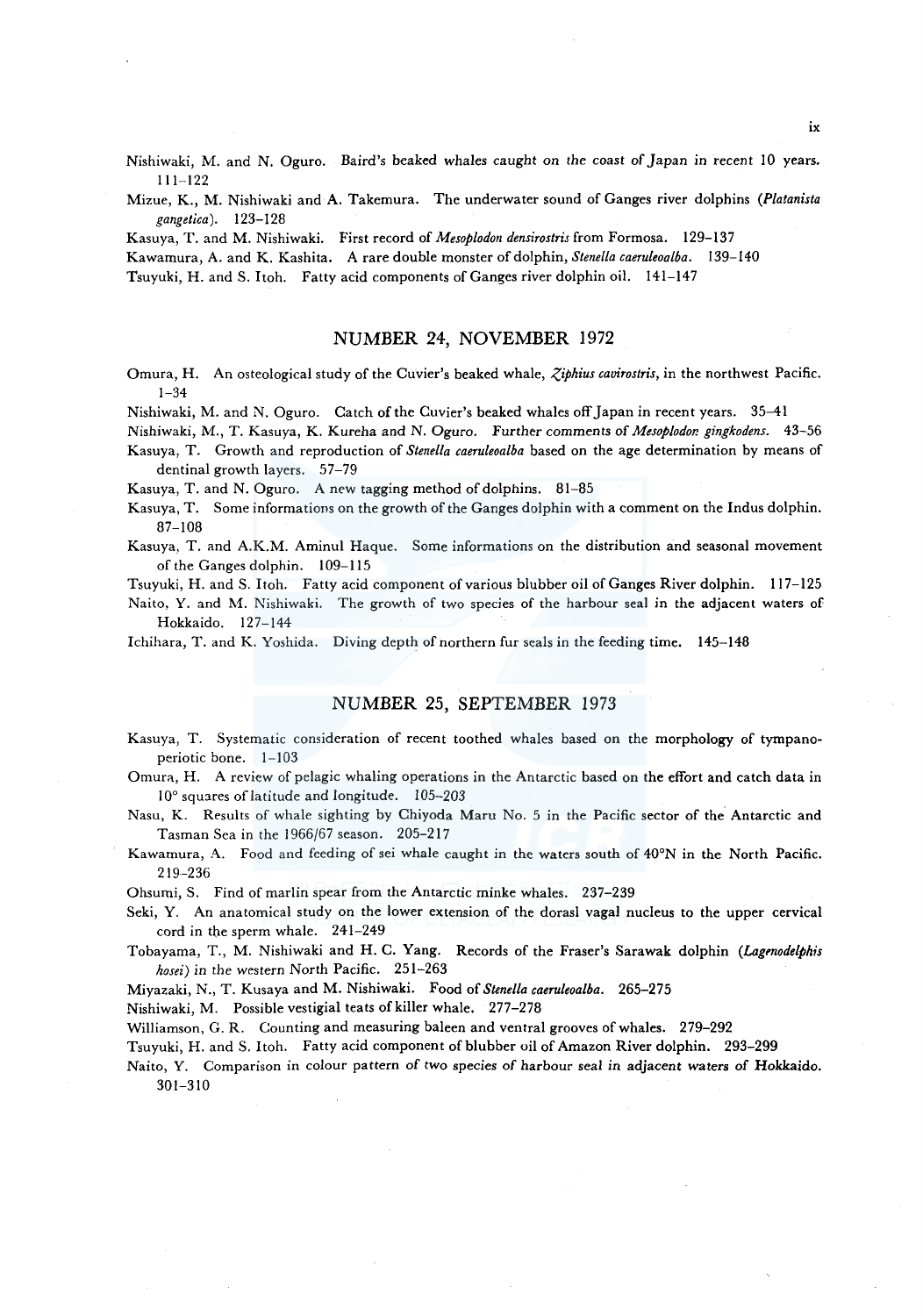#### NUMBER 26, NOVEMBER 1974

Omura, H. Possible migration route of the gray whale on the coast of Japan. 1-14

Satake, Y. and H. Omura. A txonomic study of the minke whale in the Antarctic by means of hyoid bone. 15-24

Kawamura, A. Food and feeding ecology in the southern sei whale. 25-144

McCann, C. Body scarring on cetacea-odontocetes. 145-155

- Kasuya, T., N. Miyazaki and W. H. Dawbin. Growth and reproduction of *Stene/la attenuata* in the Pacific coast of Japan. 157-226
- Miyazaki, N., T. Kasuya and M. Nishiwaki. Distribution and migration of two species of *Stene/la* in the Pacific coast of Japan. 227-243

Kamiya, T. and P. Pirlot. Brain morphogenesis in *Stenella coeruleoalba.* 245-253

Castello, H. P., A. P. Tomo and J. S. Panizza. First Antarctic record of a killer whale stranding. 255-258

Kamiya, T. and N. Miyazaki. A malformed embryo of *Stenella coeruleoalba.* 259-263

Kamiya, T. and F. Yamasaki. Organ weights of *Pontoporia blainvillei* and *Platanista gangetica* (Platanistidae). 265-270

Machida, S. Surface temperature field in the Crozet and Kerguelen whaling grounds. 271-287

Machida, S. The voyage of the Konan Maru No. 16 to the Antarctic whaling grounds. 289-302

Itoh, S. and H. Tsuyuki. Fatty acid component of different blubber oil of finless porpoise. 303-306

Itoh, S. and H. Tsuyuki. Fatty acid component of Senegal manatee fats. 309-311

Naito, Y. The hyoid bones of two kinds of harbour seals in the adjacent waters of Hokkaido. 313-320

## NUMBER 27, SEPTEMBER 1975

Omura, H. Osteological study of the minke whale from the Antarctic. 1-36

Williamson, G. R. Minke whales off Brazil. 37-59

Kawamura, A. A consideration on an available source of energy and its cost for locomotion in fin whales with special reference to the seasonal migrations. 61-79

Kasuya, T. and M. Nishiwaki. Recent status of the population of Indus dolphin. 81-94

Kasuya, T. Past occurrence of *Globicephala melaena* in the western North Pacific. 95-108

McCann, C. A study of the genus *Berardius* Duvernoy. 111-137

Nishiwaki, M. and K. Kureha. Strange organ in the anal region of the finless porpoise. 139-140

Machida, S. Distribution of sperm whale catches in the southern Indian Ocean. 141-159

## NUMBER 28, OCTOBER 1976

Kawamura, A. and Y. Satake. Preliminary report on the geographical distribution of the Bryde's whale in the North Pacific with special reference to the structure of the filtering apparatus. 1-35

Pivorunas, A. A mathematical consideration on the function of baleen plates and their fringes. 37-55

Omura, H. and T. Kasuya. Additional information on skeleton of the minke whale from the Antarctic. 57-68

Omura, H. A skull of the minke whale dug out from Osaka. 69-72

Kasuya, T. Reconsideration of life history parameters of the spotted and striped dolphins based on cementa! layers. 73-106

McCann, C. Notes on the foetal skull of *Mesoplodon stejnegeri.* 107-117

Gianuca, N. M. and H.P. Castello. First record of the southern bottlenose whale, *Hyperoodon planifrons*  from Brazil. 119-126

Brownell, R. L. Jr., L. A. Aguayo and N. D. Torres. A Shepherd's beaked whale, *Tasmacetus shepherdi,* from the eastern South Pacific. 127-128

Brownell, R. L. Jr. and R. Praderi. Records of the delphinid genus *Stenella* in western South Atlantic

x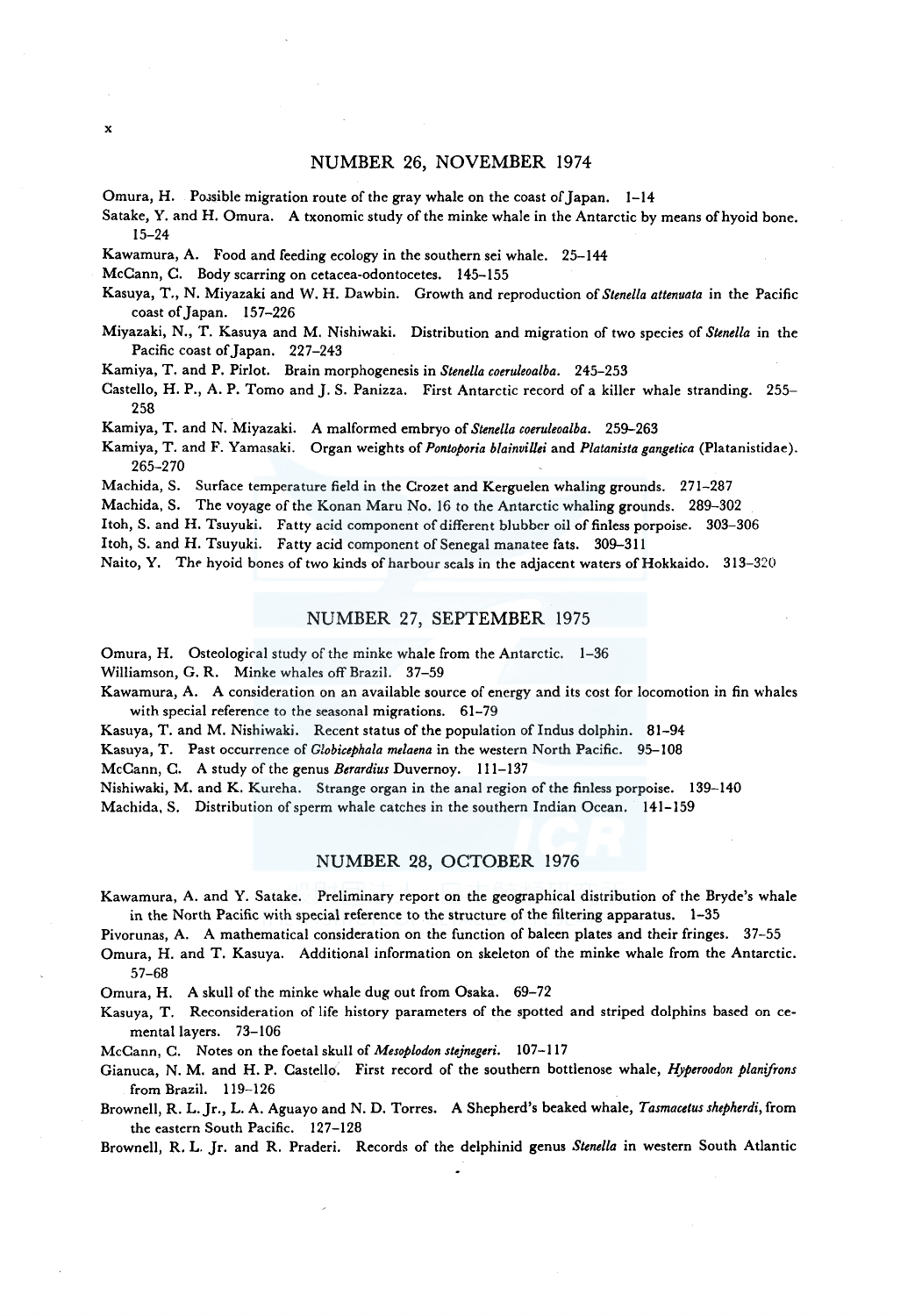waters. 129-135

- Yamasaki, F., H. Satomi and T. Kamiya. An observation on the papillary projections at the lingual margin in the striped dolphin. 137-140
- Kasuya, T. and N. Miyazaki. An observation of epimeletic behavior of *Lagenorhyncus obliquidens.* 141- 143

Kawakami, T. Squids found in the stomach of sperm whales in the northwestern Pacific. 145-151

- Leung, Y. M. Life cycle of *Cyamus scammoni* (Amphipoda: Cyamidae), ectoparasite of gray whale, with a remark on the associated species. 153-160
- Kagei, N., T. Tobayama and Y. Nagasaki. On the helminthum of Franciscana, *Pontoporia blainvillei.*  161-166
- Tsuyuki, H. and S. Itoh. Fatty acid component oflipid of *Euphausia superba.* 167-174
- Naito, Y. The occurrence of the phocid seals along the coast of Japan and possible dispersal of pups. 175- 185
- Naito, Y. and M. Oshima. The variation in the development of pelage of the ribbon seal with reference to the systematics. 187-197

## NUMBER 29, DECEMBER 1977

Kasuya, T. Age determination and growth of the Baird's beaked whale with a comment on the feta! growth rate. 1-20

Miyazaki, N. On the growth and reproduction of *Stene/la coeruleoalba* off the Pacific coast of Japan. 21-48

- Kawamura, A. On the food of Bryde's whales caught in the South Pacific and Indian Oceans. 49-58
- Herman, L. M. and R. C. Antinoja. Humpback whales in the Hawaiian breeding waters: population and pod characteristics. 59-85
- Aminul Haque, A.K.M., M. Nishiwaki, T. Kasuya and T. Tobayama. Observations *on* the behaviour and other biological aspects of the Ganges susu, *Platanista gangetica.* 87-94
- Yamasaki, F., S. Komatsu and T. Kamiya. A comparative morphology of anal tonsils in Platanistidae. 95-100
- Nemoto, T., R. L. Brownell, Jr. and T. Ishimaru. *Coconeis* diatom on the skin of Franciscana. 101-105
- Castello, H.P. Food of a killer whale: Eagle sting-ray, *Myliobatis* found in the stomach of a stranded *Orcinus orca.* 107-111

Nishiwaki, M. and A. Sasao. Human activities disturbing natural migration routes of whales. 113-120

Yoshida, K., N. Baba, M. Oya and K. Mizue. On the formation and regression of corpus luteum in the northern fur seal ovaries. 121-128

Abe, H., Y. Hasegawa and K. Wada. A note on the air-sac ofribbon seal. 129-135

Kawamura, A. and T. Furuno. On the northern extremes of pack ice observed by whaling vessels in the summer of the Antarctic seasons 1957/58-1962/63. 137-141

## NUMBER 30 DECEMBER 1978

Kasuya, T. The life history of Dall's porpoise with special reference to the stock off the Pacific coast of Japan. 1-64

Miyazaki, N. and M. Nishiwaki. School structure of the striped dolphin off the Pacific coast of Japan. 65-116

Clarke, R., A. Aguayo L. and S. B. de! Campo. Whale observation and whale marking off the coast of Chile in 1964. 117-178

Miyazaki, N. and S. Wada. Observation of cetacea during whale marking cruise in the western tropical Pacific, 1976. 179-196

Goodall, R. N. P. Report on the small cetaceans stranded on the coasts of Tierra de! Fuego. 197-232 Miyazaki, N. and S. Wada. Fraser's dolphin, *Lagenodelphis hosei* in the western North Pacific. 231-244 Nemoto, T. Humpback whales observed within the continental shelf waters of the eastern Bering Sea.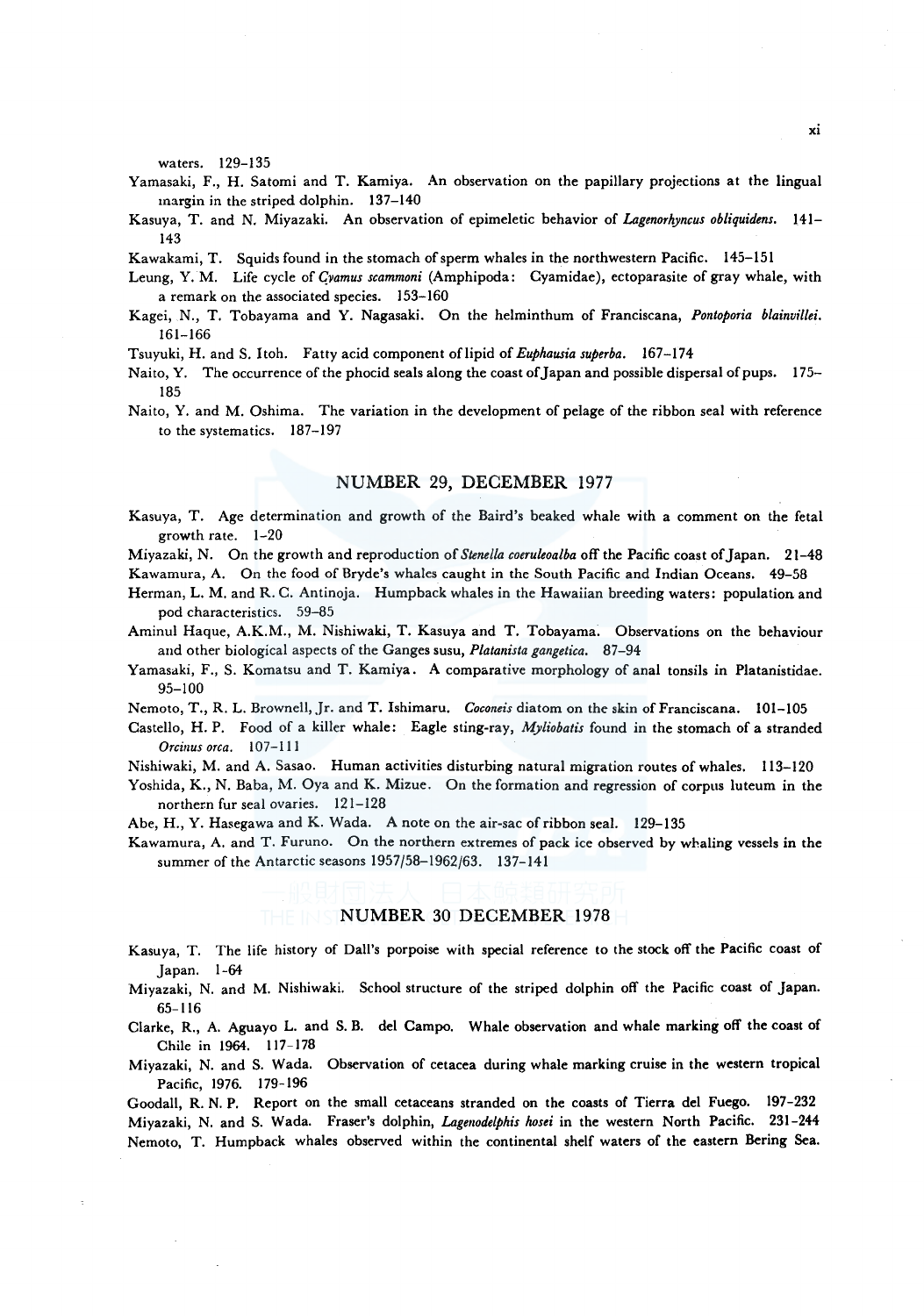245-247

- Yamamoto, Y. and H. Hiruta. Stranding of a black right whale at Kumomi, southwestern coast of Izu Peninsula. 249-251
- Klima, M. Comparison of early development of sternum and clavicle in striped dolphin and in humpback whale. 253-269
- Omura, H. Preliminary report on morphological study of pelvic bones of the minke whale from the Antarctic. 271-279
- Kamiya, T., F. Yamasaki and S. Komatsu. A note on the parathyroid glands ol Ganges susu. 281-284
- Yamasaki, F., S. Komatsu and T. Kamiya. Taste buds in the pits at the posterior dorsum of the tongue of *Stenella coeruleoalba.* 285-290
- Kawamura, A. On the baleen filter area in the South Pacific Bryde's whales. 291-300
- Kasuya, T. and M. Nishiwaki. On the age characteristics and anatomy of the tusk of *Dugong dugon*. 301-310
- Kagei, N., K. Asano and M. Kihata. On the examination against the parasites of Antarctic krill, *Euphausia superba.* 311-313

## NUMBER 31, DECEMBER 1979

Kasuya, T. and K. Kureha. The population of finless porpoise in the Inland Sea of Japan. 1-44

- Kasuya, T. and R. L. Brownell Jr. Age determination, reproduction, and growth of Frnaciscana dolphin, *Po11toporia blainvillei.* 45-67
- Jurasz, C. M. and V. P. Jurasz. Feeding modes of the humpback whale, *Megaptera novaeangliae,* in southeast Alaska. 69-83
- Omura, H. and T. Kasuya. A skull of baleen whale dredged from the Inland Sea of Japan. 85-92
- Kamiya, T., T. Tobayama and M. Nishiwaki. Epidermal cyst in the neck of a killer whale. 93-94
- Major, P. F. An aggressive encounter between a pod of whales and billfish. 95-96
- Kato, H. Carotenoid colored minke whale from the Antarctic. 97-99

Kato, H. Unusual minke whale with deformed jaw. 101-103

- Naito, Y. and S. Konno. The post breeding distributions of ice-breeding harbour seal *(Phoca largha)*  and ribbon seal *(Phoca fasciata)* in the southern sea of Okhotsk. 105-119
- Naito, Y. A record of the bearded seal wandering with special reference to the wandering speed. 121-123
- Miyazaki, N., K. Itano, M. Fukushima, S. Kawai and K. Honda. Metals and organochlorine compounds in the muscle of dugong from Sulawesi Island. 125-128
- Kamiya, T., S. Uchida and T. Kataoka. Organ weights of *Dugong dugon.* 129-132
- Nishiwaki, M., T. Kasuya, N. Miyazaki, T. Tobayama and T. Kataoka. Present ditribution of the dugong in the world. 133-141

# NUMBER 32, DECEMBER 1980

- Kawamura, A. Food habits of the Bryde's whales taken in the South Pacific and Indian oceans. 1-23 Omura, H. Morphological study of pelvic bones of the minke whale from the Antarctic. 25-37
- Hohn, A. A. Age determination and age related factors in the teeth of western North Atlantic bottlenose dolphins. 39-66
- Yonekura, M., S. Matsui and T. Kasuya. On the external characters of *Globicephala macrorhynchus* off Taiji, Pacific coast of Japan. 67-95
- Nemoto, T., P. B. Best, K. Ishimaru and H. Takano. Diatom films on whales in South African waters. 97-103
- Kamiya, T. and P. Pirlot. Brain organization in *Platanista gangetica.* 105-126
- Yamasaki, F., S. Komatsu and T. Kamiya. A comparative morphological study on the tongues of manatee and dugong (Sirenia). 127-144